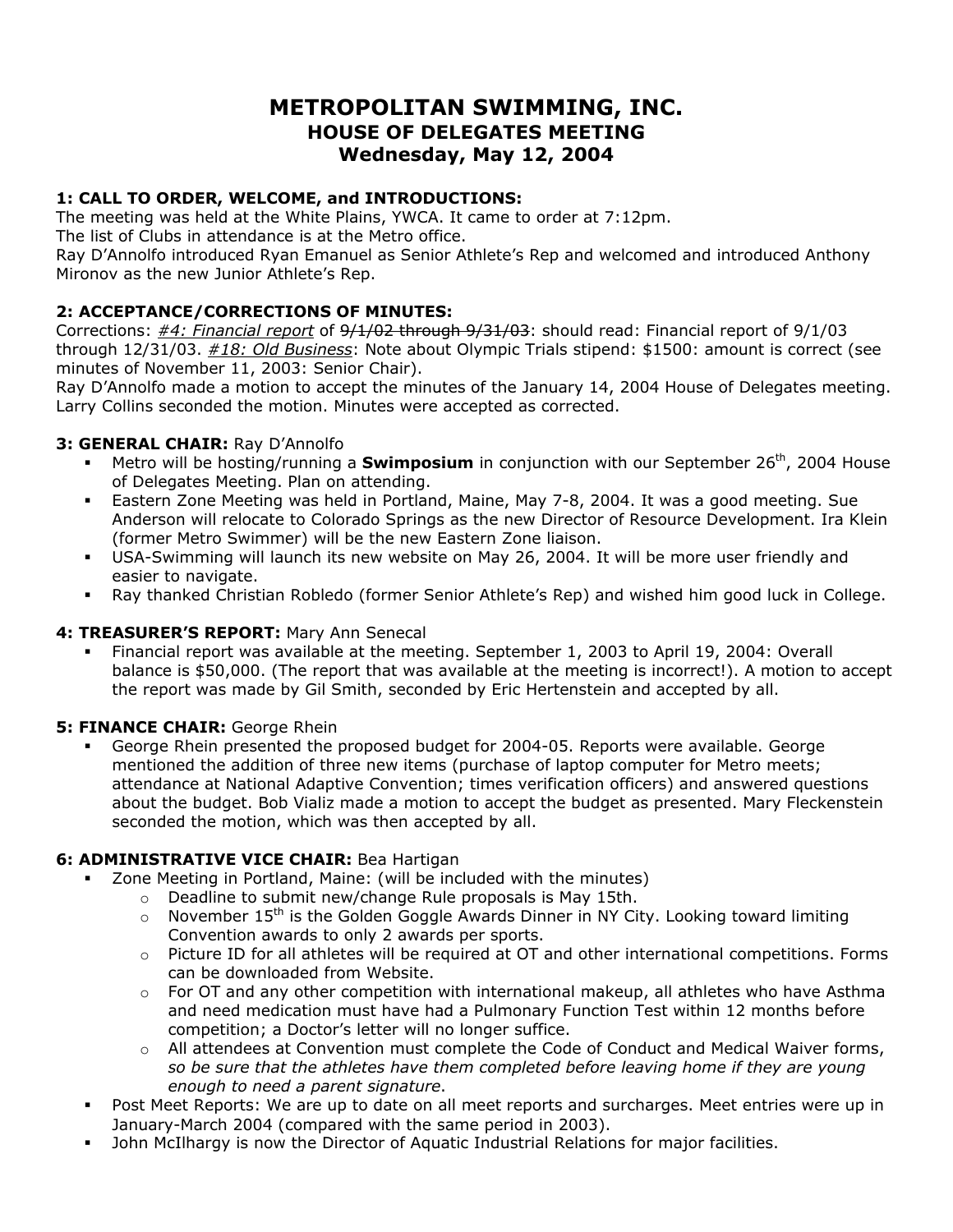### **7: OFFICIALS CHAIR:** Holger Fietkau & Chris Sawicz

- Chris said that the officials covered lots of meets this year including Speedo Champions Series, World Cup, Big East, Men NCAA, etc.
- Kathy Bucaria of the Hauppauge Athletic Association would like to see the "volunteer session requirement for officials" lowered.

## **8: SENIOR CHAIR:** Dave Ferris

Dave was unable to attend the meeting.

- A motion to reduce the number of meets required for stipend from six to 5, one of which must still be Senior Mets, was made, seconded and approved at the April Board of Directors meeting. Forms for stipend of summer meets will soon be available on the Metro website.
- Long Course Senior Mets meet info was available at the meeting.

## **9: AGE GROUP CHAIR:** Mary Fleckenstein

Mary gave the 2004 Short Course Zone report:

- The meet was very successful for Metropolitan Swimming. We ended up in  $4<sup>th</sup>$  place overall the girls were  $3^{rd}$ , the boys  $4^{th}$ . There were many fast swims. Tristan Hastings broke the 13-14 boys Zone meet record in the 100 back, and Kellyanne Tomasula broke the 200 back record in her prelim swim.
- Hotel was as to be expected and food was not too bad. Service was good. We did have trouble with late check out – however – they did give us a bigger room to hold down the fort.
- Kids were very well behaved no problem to report. They took the meet seriously, slept for the most part. Rooms were left orderly with no damage. Cheering was difficult – as we were not seated by the finals pool at all – with no room to move in. They did manage to get in a few good ones though.
- Thanks to coaches: Erica Derlath, Carle Fierro, Eric Herenstein, Bob Vializ, Edgar Perez, Eddie Lary, John MacIlhargy, and Dragos Coca for all the hard work they did. They worked together as a group and were there for the Metro team. It made Mary's job very easy.
- Special thanks go to our Jr. athlete rep Anthony Mironov who came through with flying colors. Also helping was Helen Nasser from Hauppauge. She is a member of the age group committee and was asked to volunteer her time as an athlete rep – great job to both!!
- Special thanks go to our officials: Jill Yate, Paul Simco, Iman Andrew, Judith Wong, and Chris Smith. All these officials also pulled double duty as chaperones!! Thanks for all your efforts.
- The equipment was well received. The swimmers looked great on deck. The 3 colors were a hit and saved the problem on what to wear after the first day. Some of the warm-ups were not received, but those athletes were given sweatshirts to hold them over until the warm-ups arrive. The missing equipment were sent to the athletes' clubs.
- Two swimmers with disabilities from other LSC swam at Zones. One of them broke a record. We strongly encourage athletes with disabilities to participate!
- Mary attended a Zone meeting about the future format of Zones. All reps from LSC felt the present format was acceptable. It meets the needs of our swimmers. As the Metro Rep, Mary voiced that Metro wants to keep the present format – keep 10-unders and 15-18 in the meet. Final vote will be at the Eastern Zone meeting in May.
- Age Group had a very successful season and looks forward to upcoming long course season.
- EZ meeting: 15-18 will stay in the meet. Swimmers with Sectional cuts or faster can't swim those events at Zones. Swimmers 13-up that have attended Sectionals can't go to Zones.
- Carle Fierro commended Mary for her great organization skills and team spirit at Zones. Mary thanked Carle.
- Rich Finkelstein mentioned that the penalty for a swimmer that leaves Zones early should be for 2 years instead of one. The reason behind this statement is that a swimmer going to Zones is usually at the top of his/her age group. The next year, that same swimmer would be at the bottom of the age group and would probably not qualify for Zones anyway.

### **10: COACHES' REPRESENTATIVES:** Gil Smith

 There is a change for the election process for Age Group Coach of the Year Award. Coaches must vote for an Age Group Coach (period of September 2003 to August 2004) before September 1, 2004. All coaches are encouraged to vote.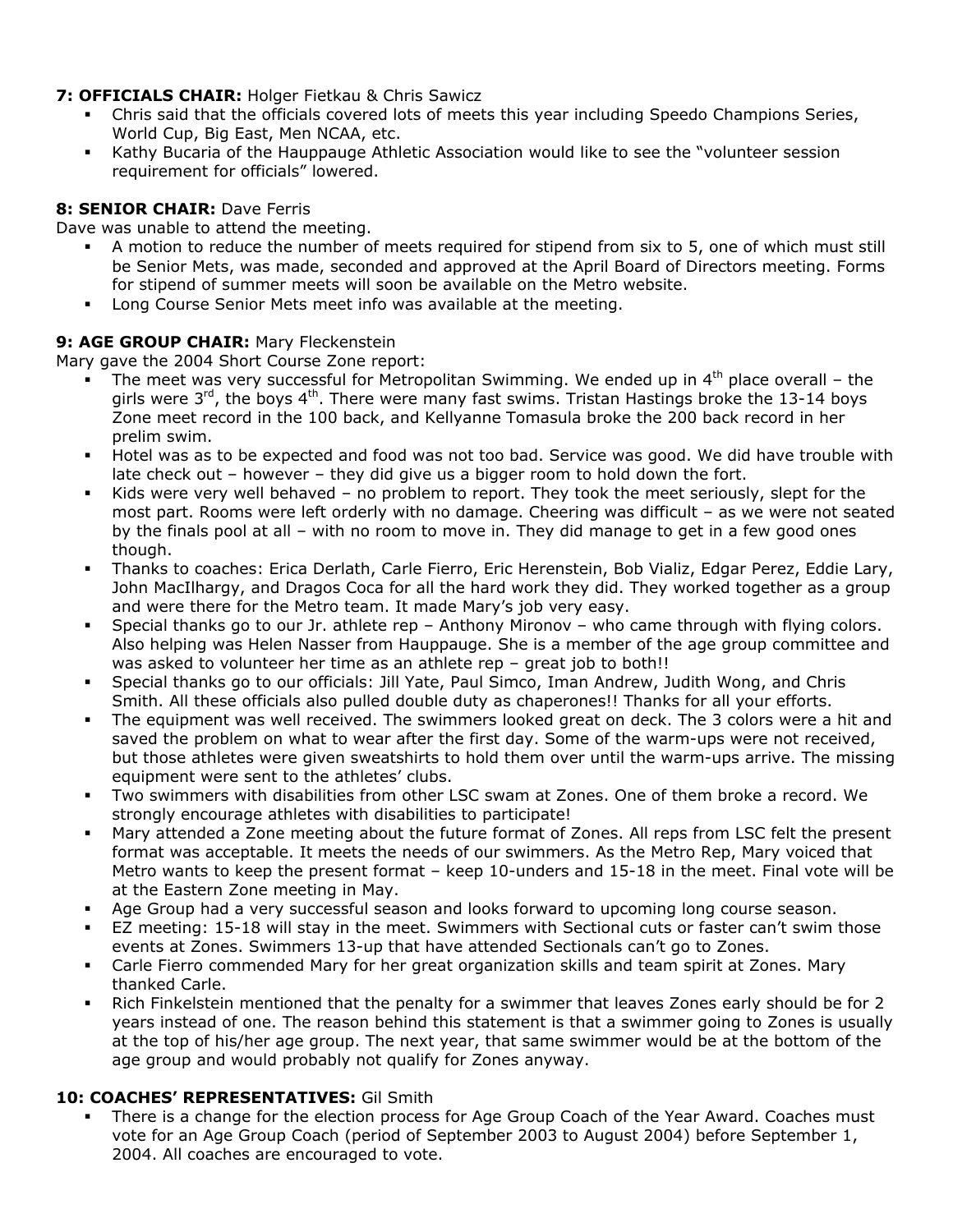### 11: **ATHLETES REPRESENTATIVE:** Ryan Emanuel & Anthony Mironov

- Ryan & Anthony's main focus will be to have more unity for the swimmers. They would like to see more situations for the swimmers to interact with each other.
- They think it would be great to have a dance for the athletes after the Zone meet.
- Ryan would like to see the possibility of a communication website for swimmers to interact.

## 12: **ZONE TEAM COORDINATOR: Barry Roffer**

- April 1-6, 2005 Nationals will be qualifying meet for World Cup (7/22-30) and FISU (9/11-21)
- January 6-9, 2005 will be the Junior Pan Pacific meet in Hawaii.
- Duel in the Pool might be held the day after Nationals in August.
- New FINA rule: Body suits may not extend beyond the neck, wrists or ankles, nor may there be armbands.
- Next three Zone meets (LC sectionals, LC Zones, SC Zones) will be held in Buffalo.

## **13: REGISTRATION COORDINATOR:** Barry Roffer

- All athletes' registrations must be done on disk and emailed to the Metro office. Checks must be received for registrations to be official.
- There are still 5 pages of times of unregistered athletes in the SWIMS holding tank.
- The following clubs have not paid their fines and are not in good standing:
	- o St. Columba Dolphins
	- o Club Fit Jefferson Valley
	- o New York City Aquatic Club
- Coaches: please update your Hy-Tek programs regularly!
- Starting in September, meet roster files must be sent to Barry to verify registrations. Coaches must make sure that they keep their credentials current and that their cards are updated. Coaches must wear their cards at all meets.
- Meet Directors must check the coaches credentials at all meets.

## 14: TECHNICAL PLANNING: David Ellinghaus

- **Proposal #1**: David Ellinghaus made a motion that the Silver Championships should be held at 3 sites (North, Central, and South) instead of 2. Carle Fierro seconded the motion which was accepted by all. **Motion carried.**
- **Proposal #2**: David Ellinghaus made a motion that the Age Group meet should be reserved for swimmers with cuts 1/100 sec. slower than JO's. Mary Fleckenstein seconded the motion. All were in favor. **Motion carried.**
- David Ellinghaus made a motion to accept the **proposed Metropolitan Calendar for 2005**. Ilan Noach seconded the motion. Discussion followed. Vote: 2 opposed – All other in favor. **Motion carried.**

February 3-6, 2005 Senior Mets @ Lehman

 February 11-13, 2005 Silver Championships – North – Central – South February 25-27, 2005 JO's @ Eisenhower Park – Trials/Finals March 5-6, 2005 8-Under Championship March 18-20, 2005 Zone Qualifier @ Lehman

- April 1-3, 2005 Age Group Championships North Central South Carle Fierro made a motion that the minimum number of awards for 12-under at all age group meets correspond with the number of lanes in the pool (6 lanes – awards for top 6; 8 lanes – awards for top 8; etc.). Rich Finkelstein seconded the motion. Long discussion followed. Vote: 25 in favor; 17 opposed; **motion carried**.
- David Ellinghaus said that last year's recommendation was to run the Long Course Senior Mets in the morning instead of late afternoon. The feeling of all coaches in attendance at this meeting was to run it in the morning. David will contact Dave Ferris.
- Bidding for Championship Meets & meet schedule: **the 2004-05 schedule is attached**.
	- $\circ$  September House of Delegates & Swimposium: Sunday, September 26, 2004 8:30am @ White Plains. One athlete representative (13-over) from each club must attend this meeting.
	- $\circ$  January House of Delegates: Wednesday, January 12, 2005 7:00pm @ White Plains
	- o Senior Mets: February 3-6, 2005 (**Metro** at Lehman College)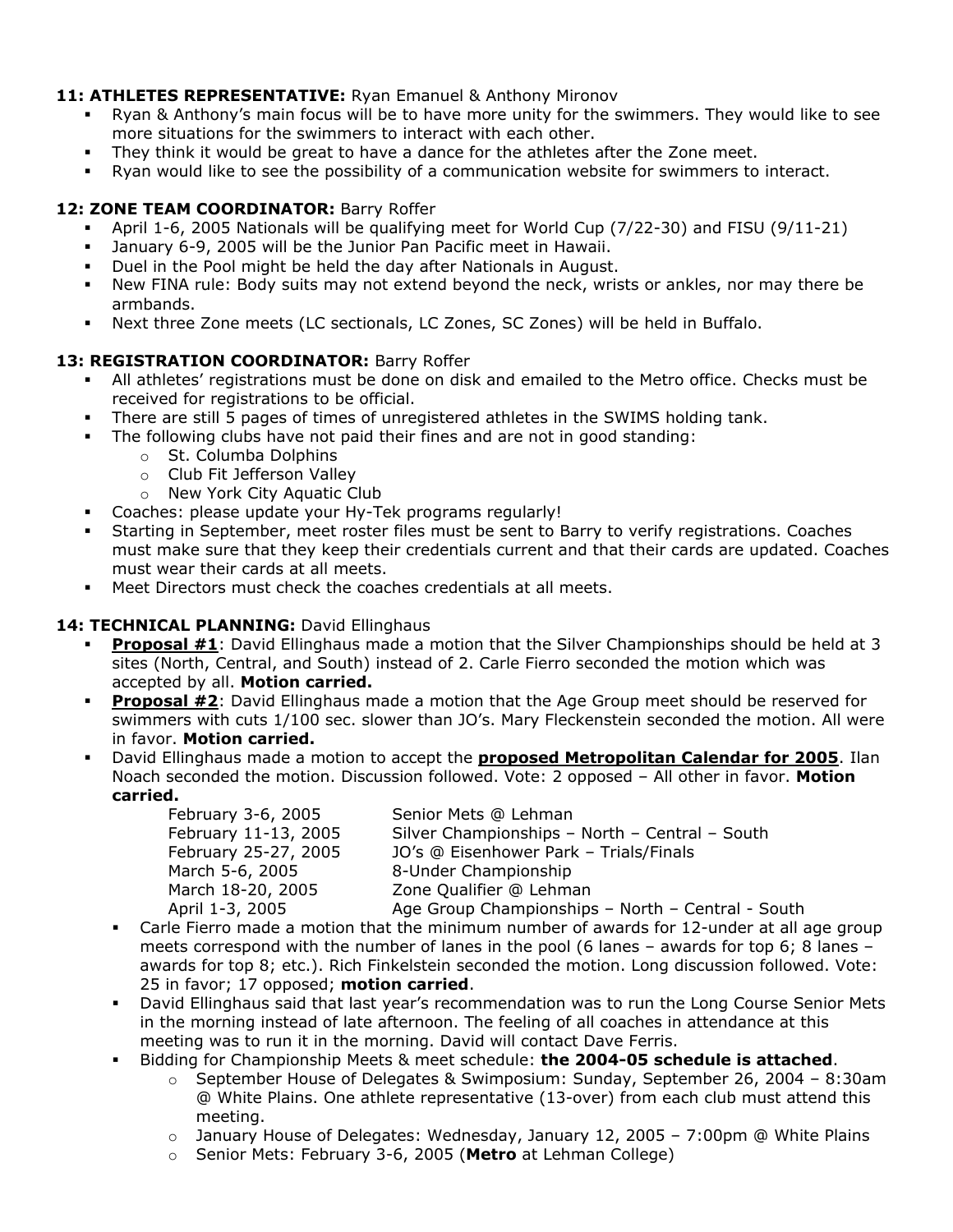- o Silver Championships: February 11-13, 2005
	- North: **Condors Swim Club**
	- Middle: **APEX** at Lehman
	- South: **Three Village Swim Club**
- o Junior Olympics: February 25-27, 2005 Trials/Finals (**Metro** at Eisenhower Park)
- o 8-Under Championships: March 5-6, 2005 (**Connetquot**)
- o Zone Qualifier Meet: March 18-20, 2005 (**Metro** at Lehman College)
- o Age group Championships: April 1-3, 2005
	- North: **Aqua Gems**
	- Middle: **APEX** at Lehman
	- South: **Hauppauge Swim Club**
- $\circ$  May House of Delegates: Wednesday, May 11, 2005 7:00pm @ White Plains

#### 15: SAFETY COORDINATOR: JoAnn McCaffrey

JoAnn was unable to attend the meeting.

 Safety weekend: June 19 & 20, 2004 at Huntington Yacht Club. Challenge/Review Courses in coaches' safety, CPR, First Aid. Call Bea Hartigan by June 4<sup>th</sup>. (631-271-3349). Info is available on Metro website.

#### **16: HALL OF FAME:** Len Galluzzi

The Hall of Fame banquet will take place on Tuesday, May 25, 2004 at Eisenhower Park.

The 2004 Hall of Fame Inductees are:

- Alecia Humphrey (former Marist Swim Club swimmer)
- Richard "Dick" Krempecki (founding coach of St. John's University men's & women's Swim program)

### **17: ADAPTED AQUATICS CHAIR:** Mary Fleckenstein

 Two swimmers with disabilities from other LSC's swam at Zones. One of them broke a record. We strongly encourage athletes with disabilities to participate!

### **18: SWIM-A-THON:** Rich Finkelstein

There is nothing new at this time.

### **19: OLD BUSINESS:**

- Bea Hartigan gave a plaque to ray D'Annolfo who is moving to Florida at the end of the summer: **"Metropolitan Swimming Thanks Ray D'Annolfo for his Dedication, Leadership and Friendship as Chairman of Metropolitan Swimming".** We will miss you, Ray!
- Open Water Metro Championships: Age Group Championships, 5K, Masters 5K, Masters Nationals, 10K – we need kayakers to escort swimmers in the age group events. At this time we already have 14 entries for the Masters 10K.
- Meet fees unpaid: clubs must request vouchers from their organization early enough. Too many clubs don't pay their meet entries on time.
- Olympic Trials Stipend: \$1500 was approved at the November 11, 2003 Board of Directors meeting. Recap: **9/12/99** – HOD (9: Coaches Rep. p3) Dave Ferris: OT need 15 meets over quadrennial; newer need 6 but get \$400 – **10/12/99** – Board (13: Technical Planning) OT \$1000, Nat. cut \$400 – 4/11/00 – Board (16: Old business) to get \$1000 must have represented Metro when swam cut – **7/22/00** – Board (7: Senior Chair) Criteria for \$1000: 1: spent minimum 3 years – 6 meets per year & represent a Metro club @ trials; 2: Unattached swimmers must have spent 3 years – 6 meets a year – in Metro.

### **20: NEW BUSINESS:**

- A. Championship Meet Surcharges: Clubs will now include meet surcharges with their entry fee in one club to the host team. Host Club will then send one check for surcharges to Metro. This rule applies to Silvers and Age Group Championships since Sr. Mets, JO's and ZQ are run by Metro.
- B. Kathy Bucaria, Hauppauge, made a motion to increase meet entry fees to \$3.50 for individual events and \$4.50 for trials/finals events. Gil Smith seconded the motion. After discussion, Kathy withdrew her motion.

Rich Finkelstein made a motion to decrease the 20 percent Metro surcharge to 10 percent. Bob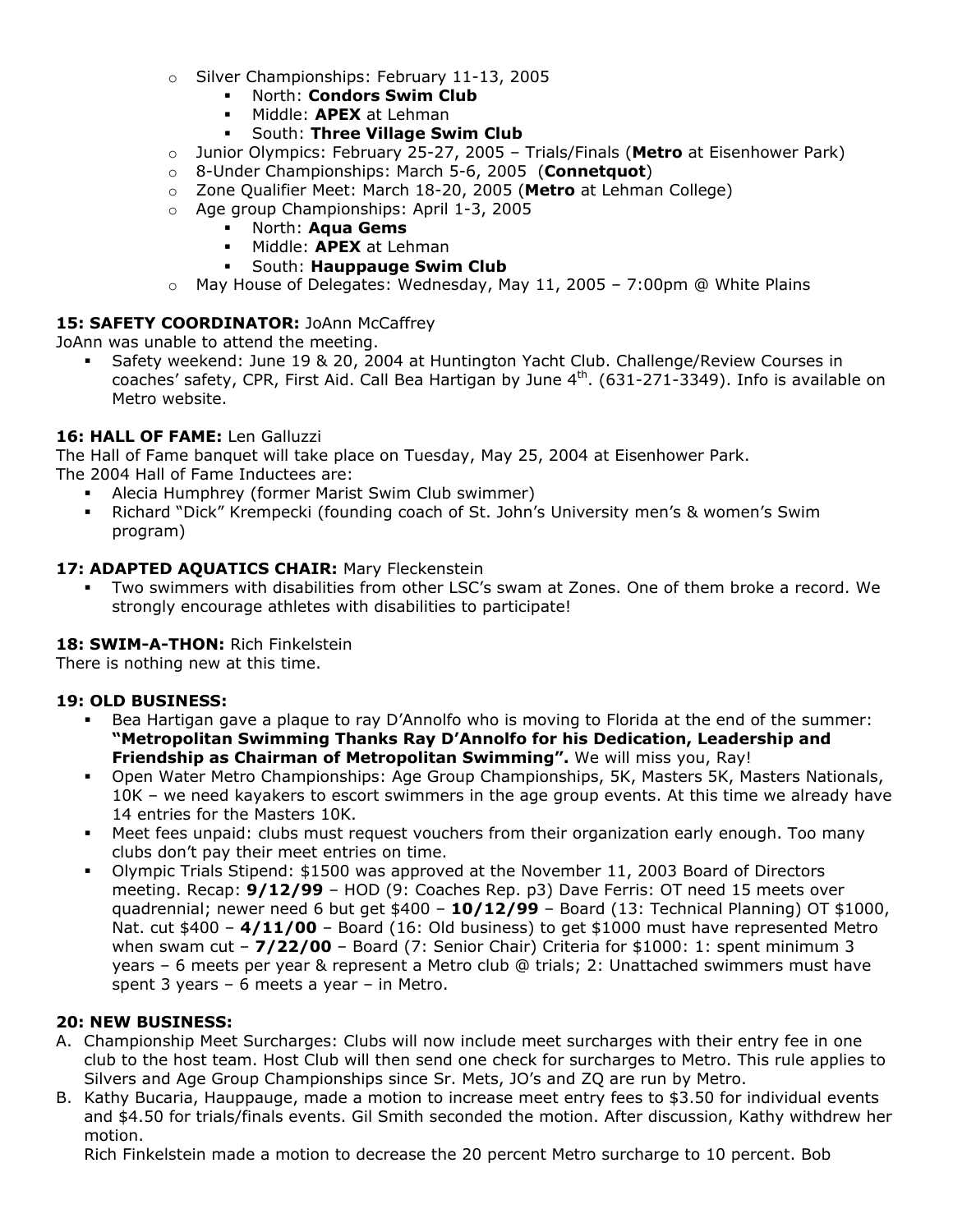Carlucci seconded the motion. After discussion, Rich withdrew his motion.

Ginny Nussbaum made a motion to exempt the team hosting a meet from paying the 20 percent surcharge on their own entries. They would still have to pay surcharge on the visiting team entries. Carle Fierro seconded the motion. All were in favor. **Motion carried.** 

- C. Rich Finkelstein is requesting that the Board review the criteria for officials at some time in the near future. John Santos asked if Clubs had the right to choose their own officials. Yes, as long as they are fully registered and certified. Check with your area chair for officials' eligibility.
- D. The Nominating Committee puts forward the following slate of officers for election:
	- o General Chair: **Mary Fleckenstein**
	- o Administrative Vice Chair: **Bea Hartigan**
	- o Senior Chair: **Dave Ferris**
	- o Coaches Rep.: **Gil Smith** (Nominated by Rich Finkelstein, seconded by George Rhein)
	- o Finance Chair: **George Rhein**
	- o Review section: **Jen Trotman**
	- o Secretary: **Monique Grayson**

Paul McClintock made a motion requesting all nominations to be closed and the slate be voted on. Motion was seconded. All were in favor. **Motion carried.**

- E. The Board thanked Cesar Olivier (RED) and Aaron Bennett (NFS) for their work on the Review Committee. Ray thanked Jen Trotman and the Review Committee for an outstanding job.
- F. Ray introduced Mary Fleckenstein as the new Metropolitan Swimming General Chair.

A motion to adjourn the meeting at 9:35pm was made by Mary Fleckenstein, seconded by Ray D'Annolfo, and accepted by all.

#### **House of Delegates Mandatory Meeting and Swimposium: Sunday, September 26, 2004 (8:30am)**  at the White Plains YWCA

One athlete per club MUST be present at the September House of Delegates Meeting.

A Board Meeting Re: a couple of Officials' certification requirements followed the general meeting

### **Next Board of Directors meeting: Tuesday, June 8, 2004 @ 6:30pm @ Eisenhower**

Submitted by Monique G. Grayson May 18, 2004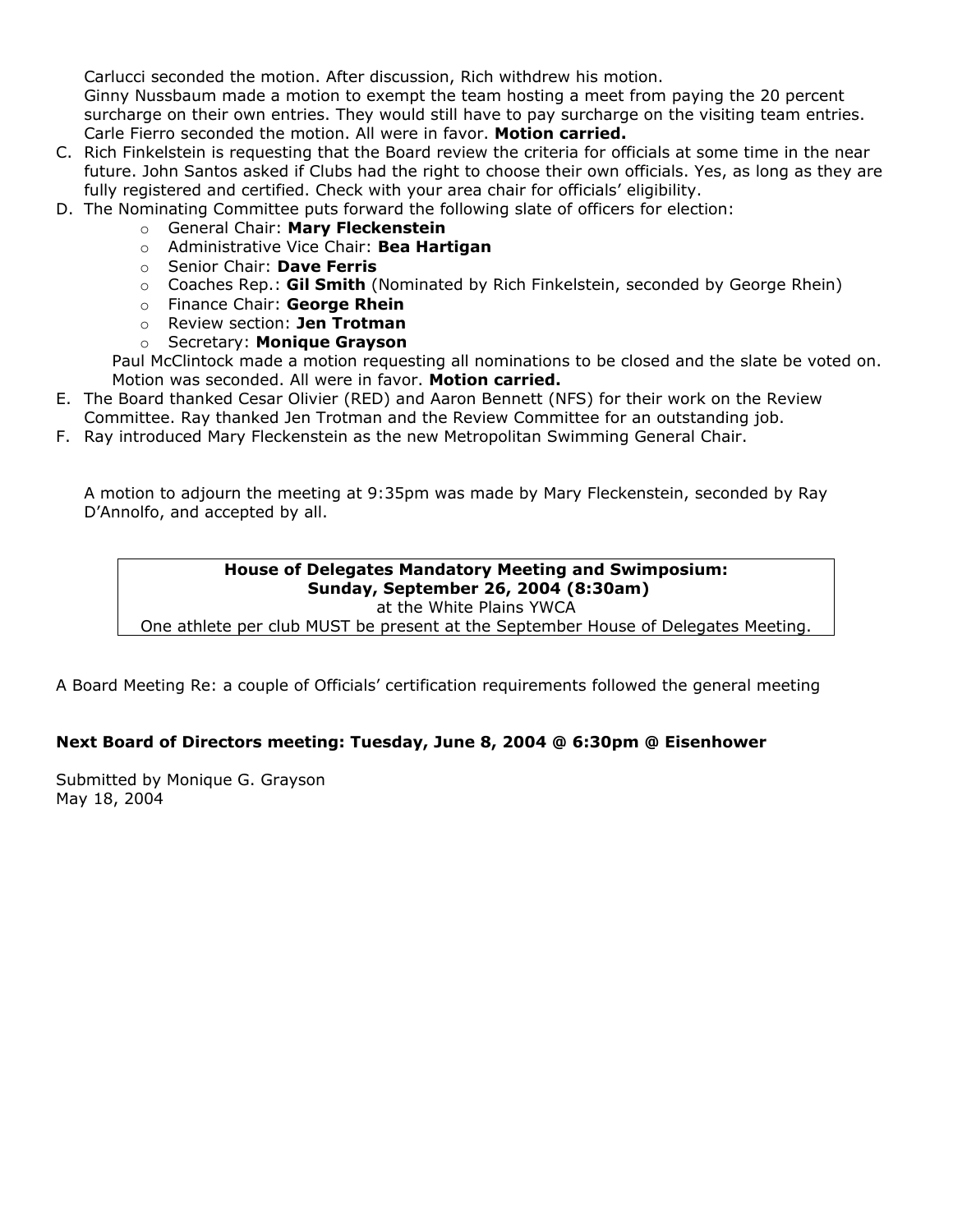## **2004-05 CALENDAR**

#### **SEPTEMBER:**

26: **Mandatory House of Delegates Meeting**: 8:30am at White Plains Y

#### **OCTOBER:**

| 2:         | Aqua Gems                                                          |
|------------|--------------------------------------------------------------------|
| $2 - 3:$   | Condors - Age Group                                                |
| $9 - 10:$  | BGNW Marlins Fall Invitational (4 sessions)                        |
| $16 - 17:$ | Asphalt Green Season Starter Invitational                          |
| 17:        | <b>ASCSC Relay Carnival (closed)</b>                               |
| 17:        | Flushing YMCA - Distance Meet                                      |
| 23:        | YWCA Middies Distance Invitational                                 |
| $23 - 24:$ | Flushing YMCA - Junior Swim Championships                          |
| $23 - 24:$ | Three Village Swim Club - Ann Wycoff Meet                          |
| 24:        | Badger Swim Club (2 sessions)                                      |
| $29 - 31:$ | <b>YWCA Middies Halloween Invitational</b>                         |
| $29 - 31:$ | Marist Fall Invitational (5 sessions) - Open & Age Group           |
| 30:        | Condors - Age Group                                                |
| 30:        | Big Blue Swimming Harvest Invitational) 2 sessions)                |
| $30 - 31:$ | West Point Swim Club Halloween Meet (4 sessions)                   |
| $30 - 31:$ | LIAC - at Nassau County AC - Distance session - Age Group Sessions |
| NAVEMBED.  |                                                                    |

## **NOVEMBER:**

- 6: Sachem Swim Club
- 6-7: Connetquot Swim Club: 12 & under Fall Classic
- 12-14: Flushing YMCA Big Apple Classic
- 12-14: Viking Aquatic Club Viking Classic (6 sessions)<br>13: YWCA Middies 12-Under Invitational
- YWCA Middies 12-Under Invitational
- 13-14: Asphalt Green NYC 2004 Open Invitational Prelims: LCM Finals: SCY
- 14: BGNW Marlins: Distance Meet
- 19-21: Aqua Gems
- 21: BGNW Age Group Meet (2 sessions)
- 26-28: Asphalt Green Thanksgiving Classic Invitational
- 26-28: YWCA Middies Thanksgiving Invitational
- 27-28: LIAC at Nassau County Age Group Distance Session I -

#### **DECEMBER:**

#### 2-4: **US OPEN CHAMPIONSHIPS** @ San Antonio, Texas

- 3**-**5: Connetquot: Holiday meet Distance session Friday PM
- 4: Condors: Mini Meet Age group
- 4: Viking Aquatic Club: Short & Sweet (2 sessions)
- 4-5: BGNW Marlins Holiday Invitational (4 sessions)
- 10-12: Marist SC Christmas Invitational (6 Sessions: 1 distance 5 open/age group) May be held the weekend of December 17-19 instead
- 11-12: Asphalt Green Invitational
- 17-19: West Point Holiday Invitational Team Championships 7 sessions T/F
- 19: Badger Swim Club (2 sessions)

#### **JANUARY 2005:**

| 7-8: | Sachem Swim Club                                            |
|------|-------------------------------------------------------------|
| 9:   | Long Beach Aquatics Snowball Mini Meet - 8& Unders Only     |
| 7-9: | Agua Gems January Meet                                      |
| 12:  | House Of Delegates/Bid Meeting: 7:00pm at White Plains YWCA |